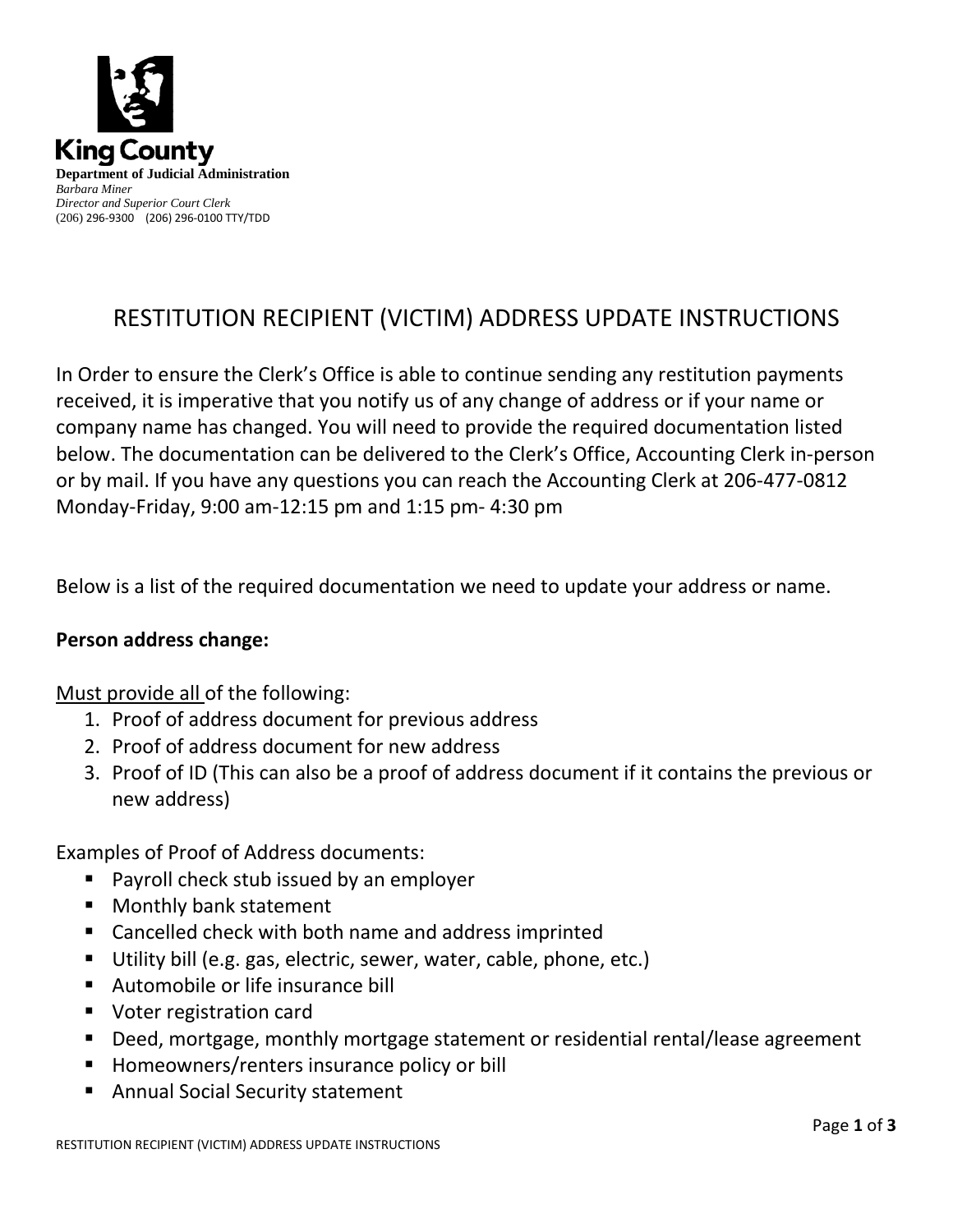

- US Internal Revenue Service tax reporting W-2 or 1099 form
- US Income tax return from the previous year
- Receipt for personal property or real estate taxes
- Certified copy of school records/transcript from a school (issued by a school accredited by a US state, jurisdiction or territory)

Examples of Proof ID documents:

- **Driver's license or ID card**
- US Armed Forces ID card with photo and signature
- US Passport- valid, has your signature and photo
- US Passport card- valid, has your name and photo
- **Immigration ID with signature**
- Immigration ID with encrypted signature- valid, from the United States Citizenship and Immigration Services (USCIS)
- US Certificate of Citizenship or Naturalization- an original with your signature and photo
- **Driver's license from a foreign country- valid or has expired within 60 days, has** security features and is verifiable
- Foreign Passport- valid and stamped US Customs and Border Protection (USCBP)
- **Tribal enrollment ID card** 
	- o Must be federally recognized Indian Tribal enrollment card or US Bureau of Indian Affairs ID card
	- o Must have your signature and photo
- Washington city or county police employee ID card- valid, has your signature and photo
- **Federal or State employee ID card- valid, shows your signature and photo**